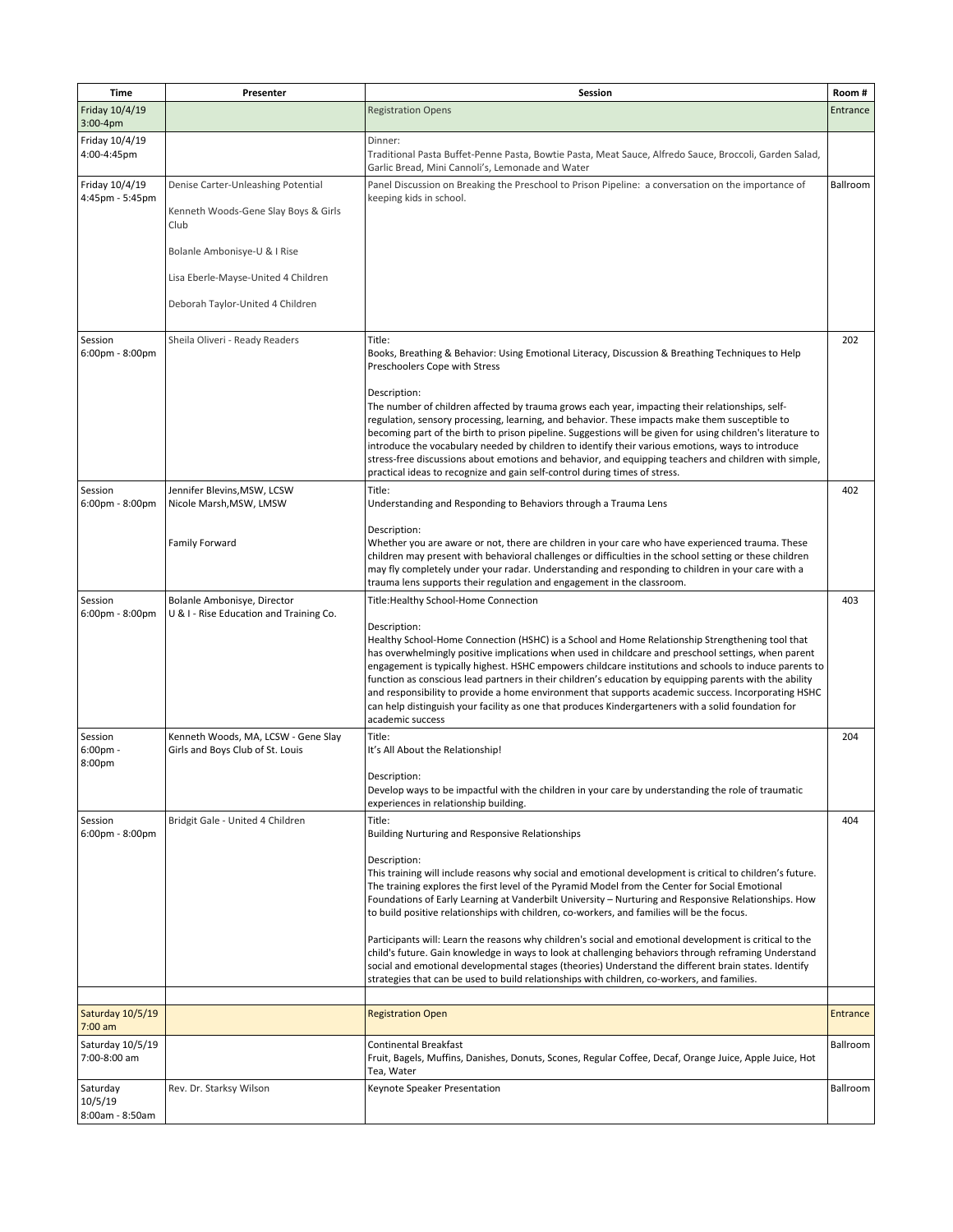| Session<br>9:00am - 12:00pm      | Craig Stevenson - Kids Win Missouri                                                                                | Title:<br>Early Childhood Legislative Update                                                                                                                                                                                                                                                                                                                                                                                                                                                                                                                                                                                                                                                                                                                                                                                                                                     | 403      |
|----------------------------------|--------------------------------------------------------------------------------------------------------------------|----------------------------------------------------------------------------------------------------------------------------------------------------------------------------------------------------------------------------------------------------------------------------------------------------------------------------------------------------------------------------------------------------------------------------------------------------------------------------------------------------------------------------------------------------------------------------------------------------------------------------------------------------------------------------------------------------------------------------------------------------------------------------------------------------------------------------------------------------------------------------------|----------|
|                                  |                                                                                                                    | Description:<br>Too busy to keep up with politics? Come and hear what changes the state legislature and state<br>departments are improving and changing that impacts early childhood education!                                                                                                                                                                                                                                                                                                                                                                                                                                                                                                                                                                                                                                                                                  |          |
| Session<br>9:00am - 12:00pm      | Shana Blumenthal, MSW, LCSW<br>- Keystone Mental Health Services at Our<br>Little Haven                            | Title:<br>The Importance of Play in Early Childhood                                                                                                                                                                                                                                                                                                                                                                                                                                                                                                                                                                                                                                                                                                                                                                                                                              | 402      |
|                                  |                                                                                                                    | Description:<br>Participants will discuss the benefits of play for young children and learn different types of play.<br>Participants will also learn and practice strategies to engage with children in play. Come ready to play!                                                                                                                                                                                                                                                                                                                                                                                                                                                                                                                                                                                                                                                |          |
| Session<br>9:00am - 12:00pm      | Wendy Cornell - United 4 Children                                                                                  | Title:<br><b>Cultivating Resilient Teachers</b>                                                                                                                                                                                                                                                                                                                                                                                                                                                                                                                                                                                                                                                                                                                                                                                                                                  | 404      |
|                                  |                                                                                                                    | Description:<br>According to a recent study from the University of Missouri, 93% of teachers report high levels of<br>stress. The implications of teacher stress are profound, including increased teacher burnout and<br>teacher turn-over. Additionally, teacher stress is found to have a direct impact on the well-being of<br>children. This training examines teacher resilience and offers practical strategies to reduce stress.                                                                                                                                                                                                                                                                                                                                                                                                                                         |          |
| Session<br>9:00am - 12:00pm      | Kate Hannon - Belle Center, St. Louis Arc                                                                          | Title:<br>Hand-in-Hand: Sensory and Behavior Needs in the Early Childhood Classroom                                                                                                                                                                                                                                                                                                                                                                                                                                                                                                                                                                                                                                                                                                                                                                                              | 204      |
|                                  |                                                                                                                    | Description:<br>Sensory responses and needs are often evident in young children. Recognizing and understanding an<br>individual child's sensory needs can be a key to understanding how sensory influences a child's<br>responses and behaviors. We will present the facts of sensory integration with opportunity to use<br>concrete examples and challenging behavior experiences as the focus for the brainstorming strategies<br>and interventions for success. Through the eyes of an occupational therapist, early childhood special<br>educator and a behavior therapist, we will focus on the pro-active interventions and responses,<br>addressing a variety of learning styles in children. Teachers will come away with specific strategies to<br>use in the classroom to provide sensory opportunities throughout the day to help mitigate challenging<br>behaviors. |          |
| Session<br>9:00am - 12:00pm      | Jan Inman - United 4 Children                                                                                      | Title:<br>Wired to Move:Facts and Strategies for Nurturing Boys in an Early Childhood Setting                                                                                                                                                                                                                                                                                                                                                                                                                                                                                                                                                                                                                                                                                                                                                                                    | 202      |
|                                  |                                                                                                                    | Description:<br>Did you know that 80% of the children expelled from preschool are boys? In this session we will discuss<br>some sobering facts about boys in preschool, current brain research about the differences between<br>boys and girls, and talk about strategies to implement in the early childhood classroom to help boys<br>learn, grow and develop and to decrease challenging behavior. To end the session, the participants will<br>make a lesson plan and design an environment to implement in their classroom using the new<br>information from this session.                                                                                                                                                                                                                                                                                                  |          |
| <b>Break</b><br>12:00-1:00pm     |                                                                                                                    | Lunch<br>Sandwich & Salad Buffet-Assorted sandwich's, Garden salad, Chips, Brownies, Cookies, Tea, Lemonade<br>and Water                                                                                                                                                                                                                                                                                                                                                                                                                                                                                                                                                                                                                                                                                                                                                         | Ballroom |
| Session<br>1:15pm - 2:15pm       | Craig Stevenson - Kids Win Missouri                                                                                | Title:<br>Early Childhood Legislative Update                                                                                                                                                                                                                                                                                                                                                                                                                                                                                                                                                                                                                                                                                                                                                                                                                                     | 403      |
|                                  |                                                                                                                    | Description:<br>Too busy to keep up with politics? Come and hear what changes the state legislature and state<br>departments are improving and changing that impacts early childhood education!                                                                                                                                                                                                                                                                                                                                                                                                                                                                                                                                                                                                                                                                                  |          |
| Session<br>1:15pm - 2:15pm       | Ann Cunningham - United 4 Children                                                                                 | Title:<br>Healthy Eating and Nutrition Needs                                                                                                                                                                                                                                                                                                                                                                                                                                                                                                                                                                                                                                                                                                                                                                                                                                     | 404      |
|                                  |                                                                                                                    | Description:<br>Come get an overview of how nutrition impacts the children in your care! Healthy eating can impact<br>brain development and a child's behavior. Learn the best practices for building healthy eating habits in<br>children!                                                                                                                                                                                                                                                                                                                                                                                                                                                                                                                                                                                                                                      |          |
| Session<br>1:15pm - 2:15pm       | Karen Base - United 4 Children                                                                                     | Title:<br>The Power of Observation in the Earliest Years - Looking at Your Babies and Toddlers in a Whole New<br>Way!                                                                                                                                                                                                                                                                                                                                                                                                                                                                                                                                                                                                                                                                                                                                                            | 204      |
|                                  |                                                                                                                    | Description:<br>Learn about the importance of observation and simple research-based techniques that will transform<br>your work with infants and toddlers!                                                                                                                                                                                                                                                                                                                                                                                                                                                                                                                                                                                                                                                                                                                       |          |
| Session<br>$1:15$ pm - $2:15$ pm | Christine Berg, PhD, OTR / L, FAOTA<br>Program in Occupational Therapy<br>Washington University School of Medicine | Title:<br>Moving Safely at Work to Minimize Pain<br>Description:<br>Early childhood educators are at risk for joint pain from constantly lifting children, picking up toys, and                                                                                                                                                                                                                                                                                                                                                                                                                                                                                                                                                                                                                                                                                                  | 202      |
|                                  |                                                                                                                    | using child sized furniture. Participants will be able to describe 5 aspects of safe movement, describe<br>how to move safely and prevent or minimize pain, and brainstorm how to apply this information to<br>their own classroom.                                                                                                                                                                                                                                                                                                                                                                                                                                                                                                                                                                                                                                              |          |